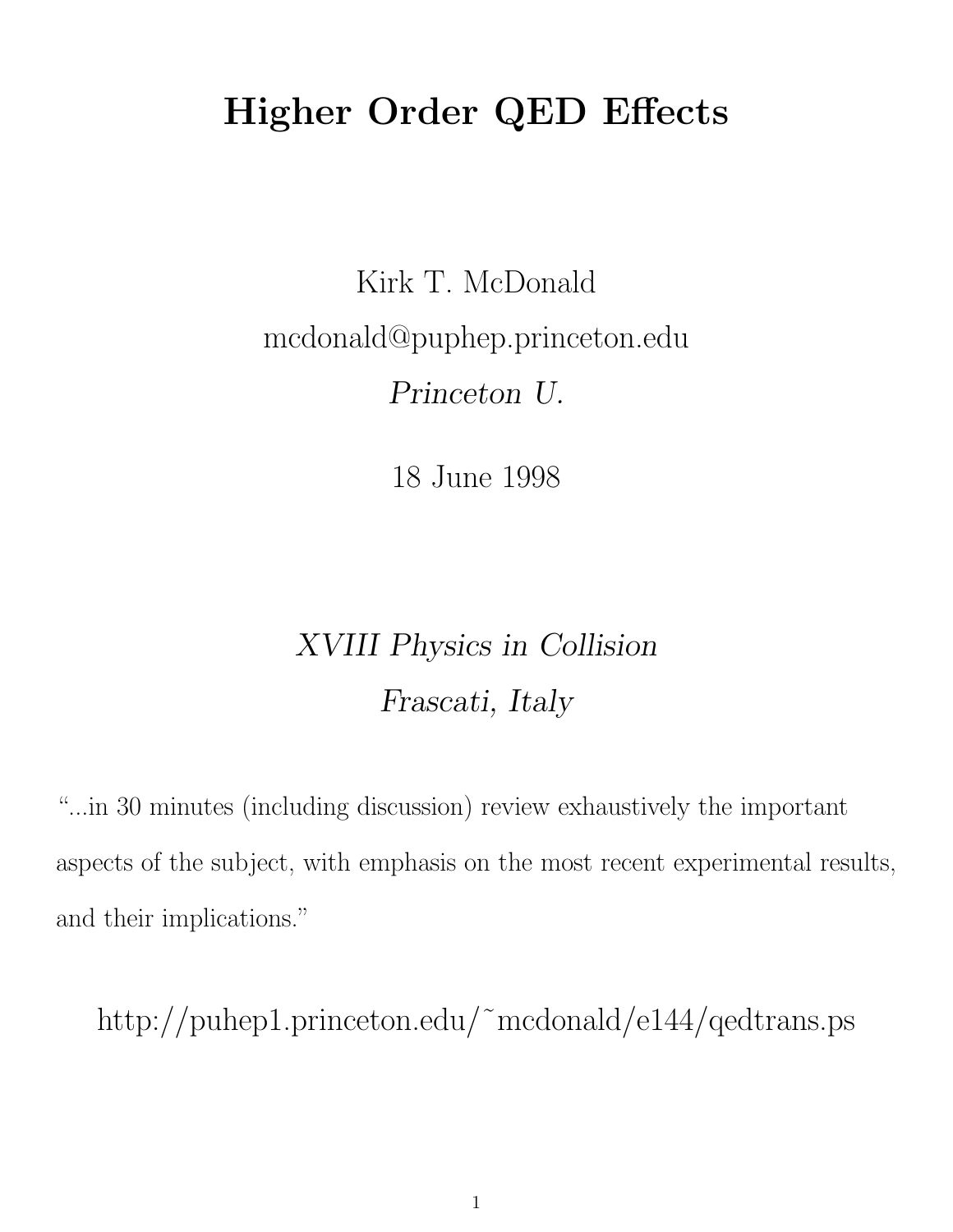# What is Higher Order QED?

LANL preprint server: Exactly 1 paper found for "higher order  $\text{QED}$ " (but  $\approx$  750 found for "QED").

What is low order QED?



Higher Order QED is anything else?

I.e., Any process with more than one photon?

Thus, recent "discovery" at LEP of Compton scattering:

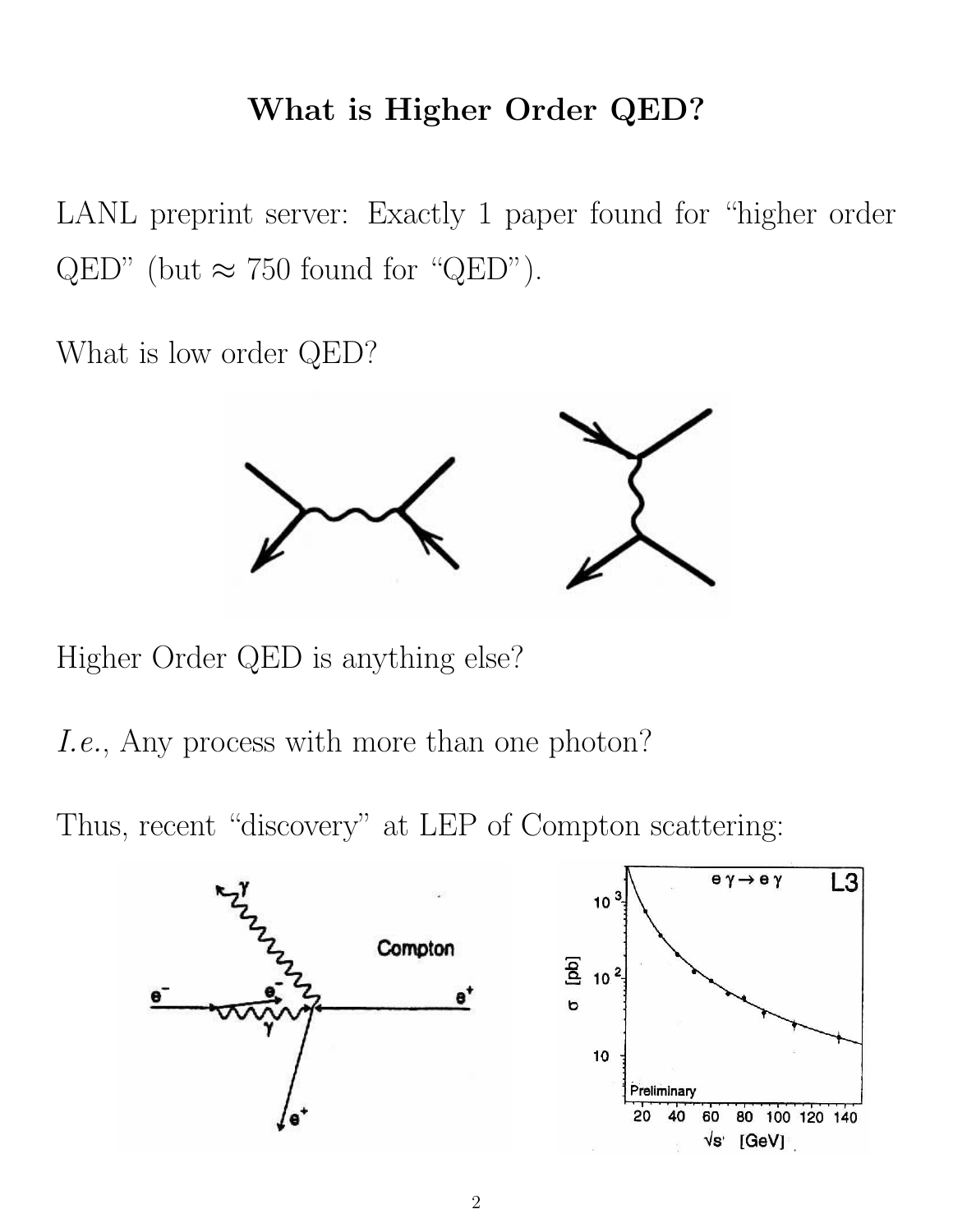### Trees

More usual definition: Count vertices;

Higher order  $\Leftrightarrow$  More than 2.

[Classical: dipole radiation is lowest order.]

Simplest higher order: Trees (no loops)  $\Rightarrow$  Radiative corrections.



Perturbation series: *n* vertices  $\Rightarrow$  Rate  $\propto \alpha^n$ ,

 $\alpha = e^2/\hbar c = 1/137 \Rightarrow$  Higher order typically smaller.

But there is a nonperturbative regime...

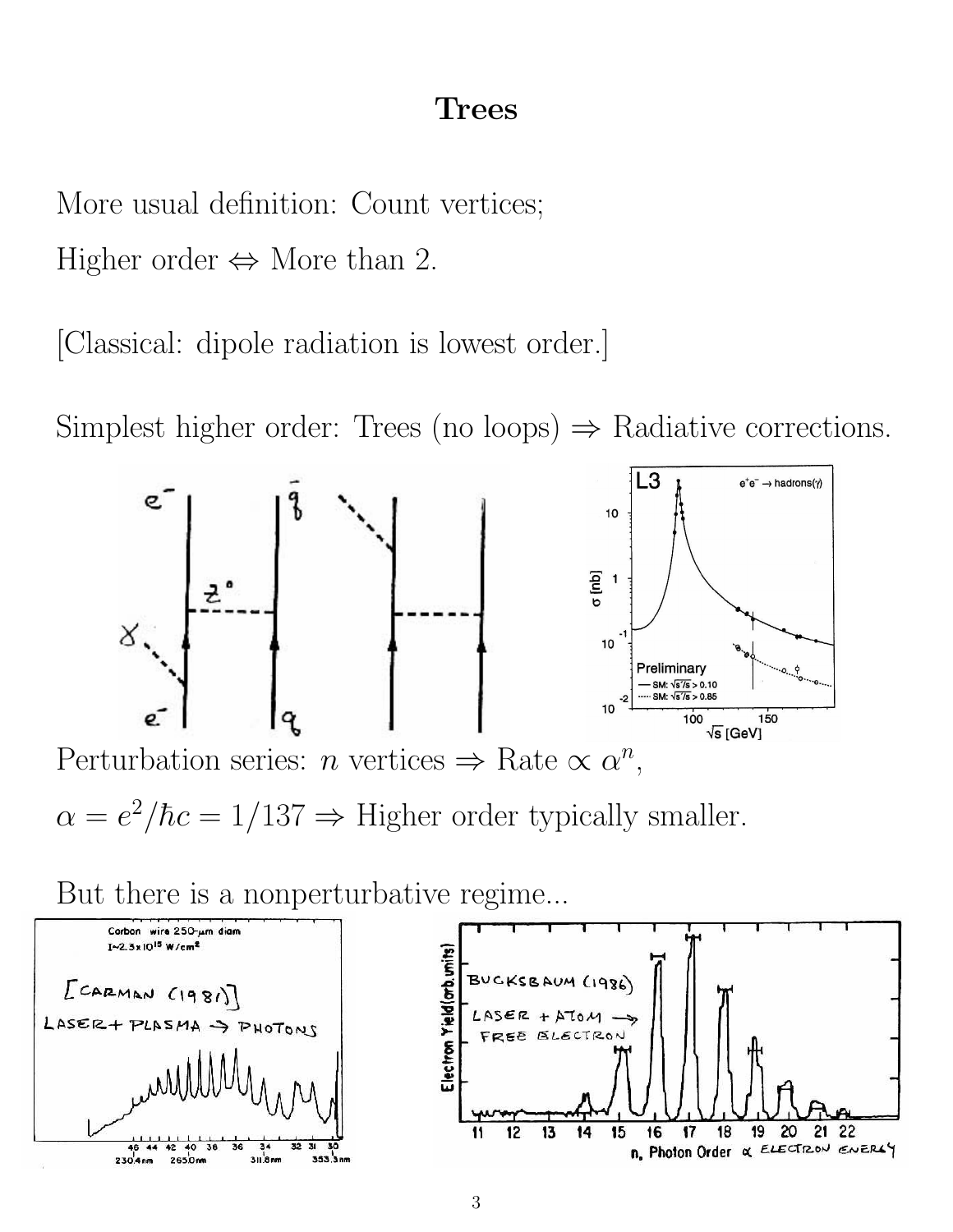

Four classic tests: [Reviews: Kinoshita (1990), Escribano (1997)]

- Hydrogen Lamb Shift:  $\sigma_{\Delta E}(2S_{1/2} 2P_{1/2}) = 2$  ppm [Theory limited by uncertainty in proton radius].
- Muonium hyperfine splitting: Expt. Theory  $\approx 0.25$  ppm [muon mass,  $\mathcal{O}(\alpha^3)$  terms, hadronic (+ weak) loops]. New LAMPF data being analyzed; error  $\rightarrow$  0.1 ppm.
- e anomalous magnetic moment: Expt. Theory  $\approx 25$  ppb  $[\alpha, \mathcal{O}(\alpha^5) \text{ terms}].$
- $\mu$  anomalous magnetic moment: Expt. Theory  $\approx 10$  ppm  $[O(\alpha^5)$  terms, hadronic (+ weak) loops]. New BNL expt. starts in 2 months; error  $\rightarrow$  0.5 ppm.

Trouble spot: Observed orthopositronium decay rate differs from theory by 6  $\sigma$ ; but theory is incomplete at relative  $\mathcal{O}(\alpha^2)$ .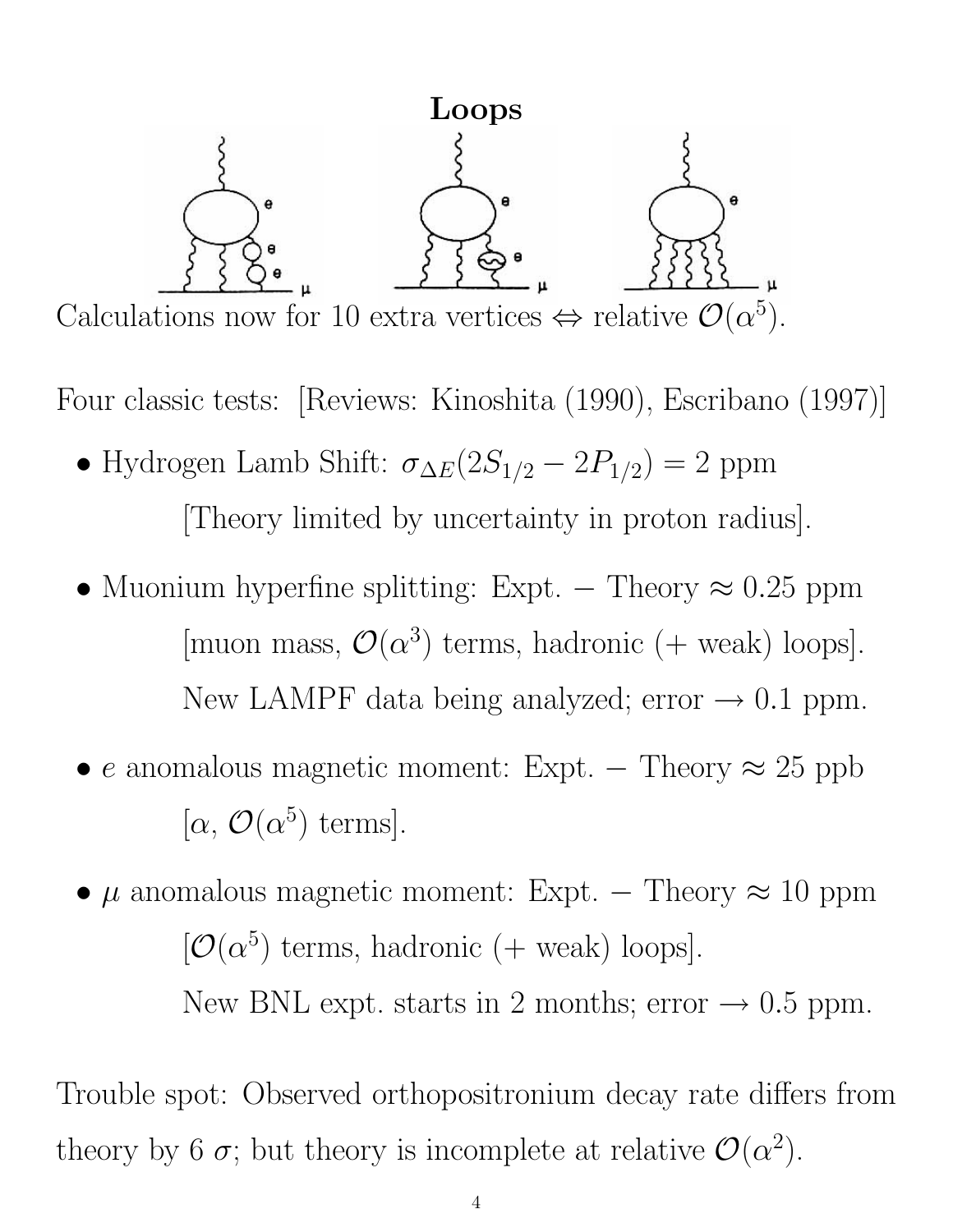# Running Coupling Constant



$$
\alpha(Q^2) = \frac{\alpha_0}{1 - \frac{\alpha_0}{3\pi} \ln\left(\frac{Q^2}{\Lambda^2}\right)}
$$

Extrapolation:

$$
\alpha^{-1}(M_Z^2) = 128.93 \pm 0.02;
$$

half of change due to hadronic corrections [Davier  $&$  Höcker, 1998]

TOPAZ result [Levine et al., 1997]:

$$
\alpha^{-1}(Q^2 = (57.77 \text{ GeV}/c)^2) = 128.5 \pm 1.8 \text{ [Theory} = 129.6].
$$

Obtained by comparing  $e^+e^- \to \mu^+\mu^-$  to  $e^+e^- \to e^+e^-\mu^+\mu^-$ .

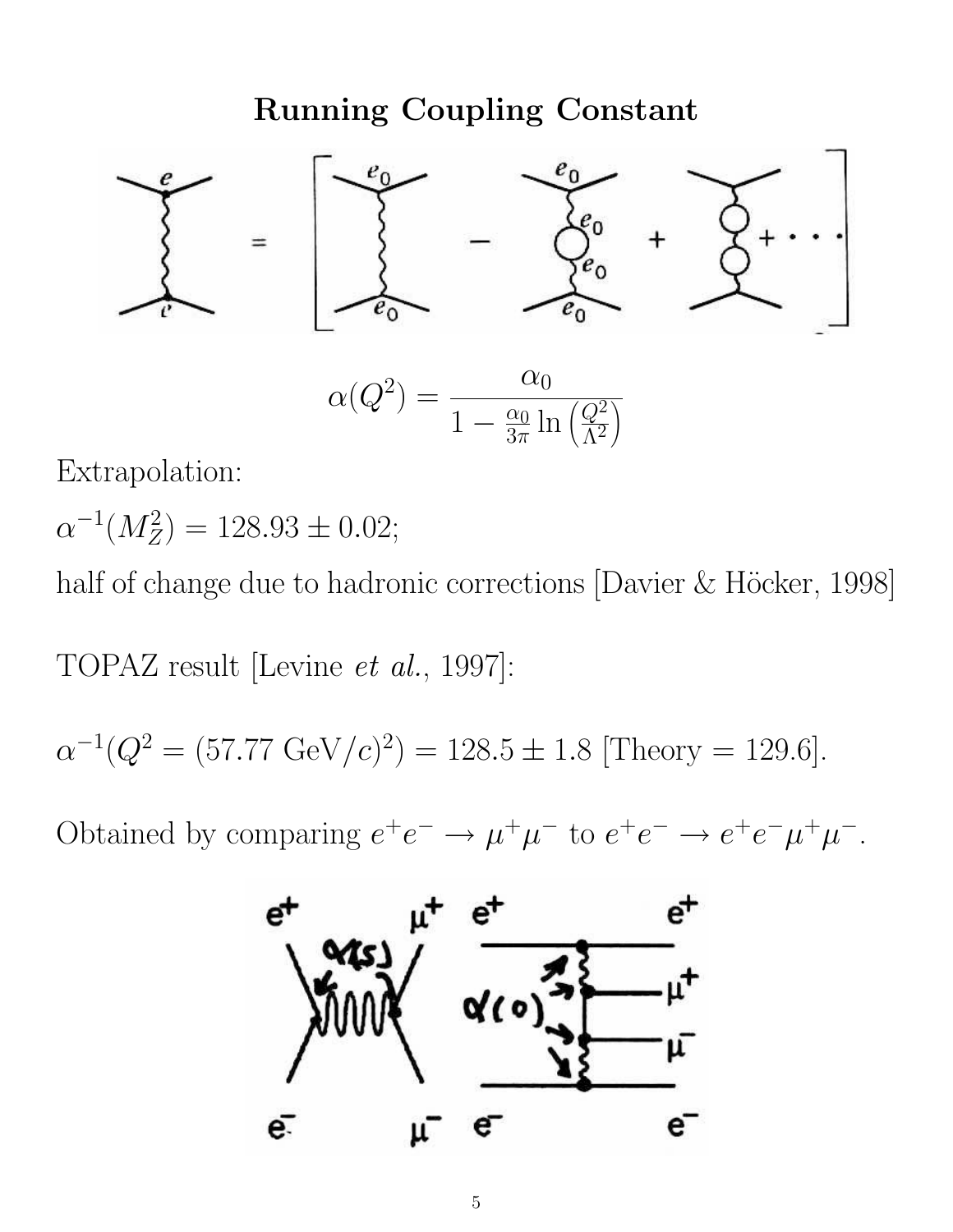### Landau Pole Problem

For large  $Q^2$ ,  $\alpha$  grows arbitrarily large.

Can avoid by chiral symmetry breaking [Göckeler *et al.*, 1998].

### QED Phase Transition at Strong Coupling?

Suggested in lattice calculations [Kogut et al., 1984 on].

 $\Rightarrow$  New types of QED bound states.

### QED Phase Transition in Strong Fields?

 $E > E_{\text{crit}} = m^2 c^3 / e\hbar = 1.3 \times 10^{16} \text{ V/cm} = \text{QED critical field},$ 

above which spontaneous pair creation occurs.

No theory of strong field phase change.

"Evidence" of positron peaks in low-energy heavy ion collisions [Darmstadt] now largely withdrawn.

[For "cultural" observations, see Taubes, 1997.]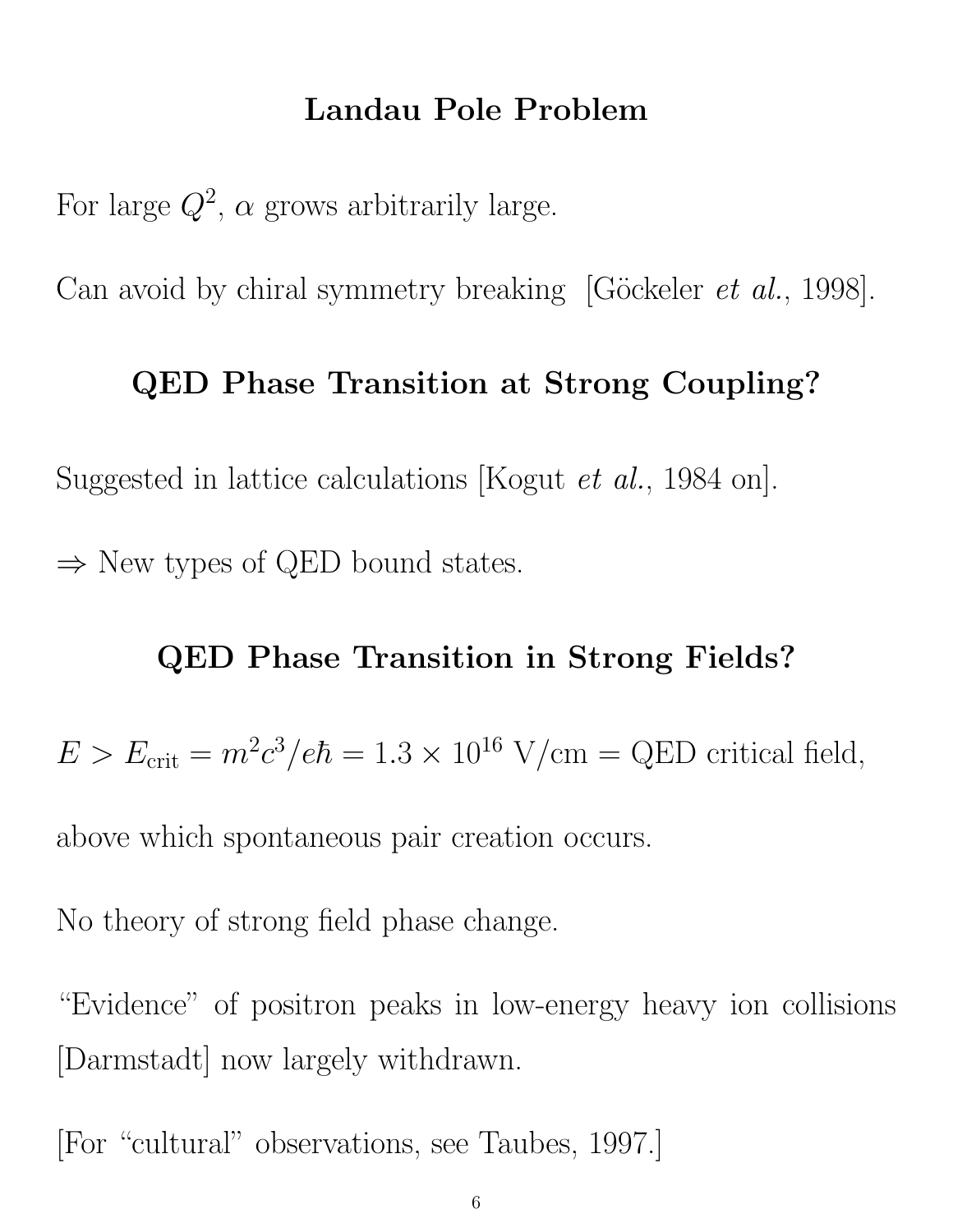# Supersymmetry

Can also avoid Landau pole problem via grand unification and strings.

Elegant variant of grand unification invokes supersymmetry to bring the running of  $\alpha_{\text{QED}}$ ,  $\alpha_{\text{strong}}$  and  $\alpha_{\text{weak}}$  together at a common energy.

[Dimopoulos, Raby & Wilczek, 1981]

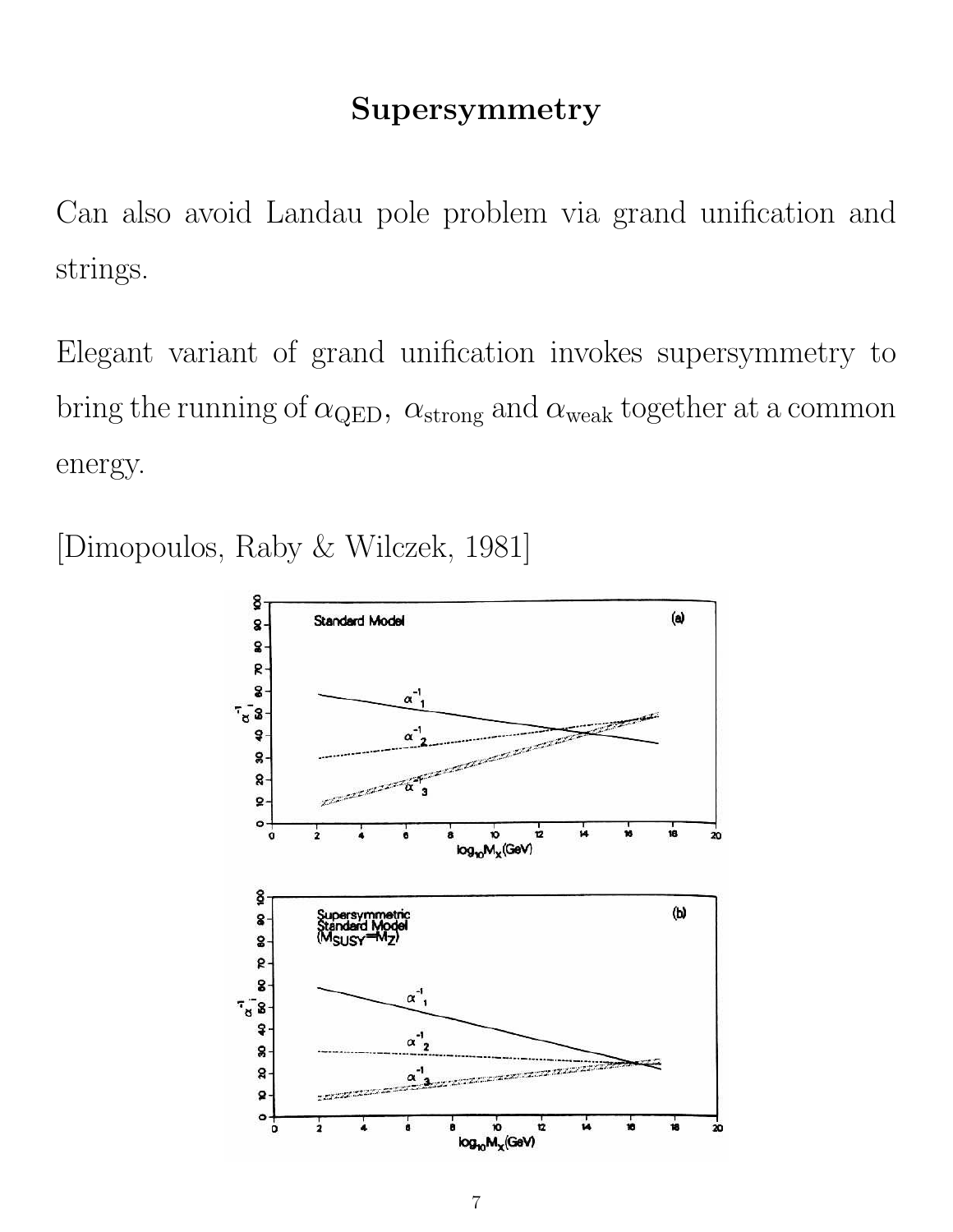## Boxes

Electromagnetic boxes observed via Delbrück scattering.



[Jarlskog et al., 1983]

Light-by-light scattering with real photons not yet observed.

# Finite Temperature QED

Light-by-light scattering shifts Planck spectrum:

$$
\frac{\Delta\lambda}{\lambda} \propto \alpha^2 \left(\frac{kT}{mc^2}\right)^4 \approx 10^{-35} \left(\frac{T}{300\text{K}}\right)^4, \text{ [Barton, 1990; Rawndal, 1997]}
$$

Compton scattering of LEP beam off thermal photons:

[Dehning et al., 1990]

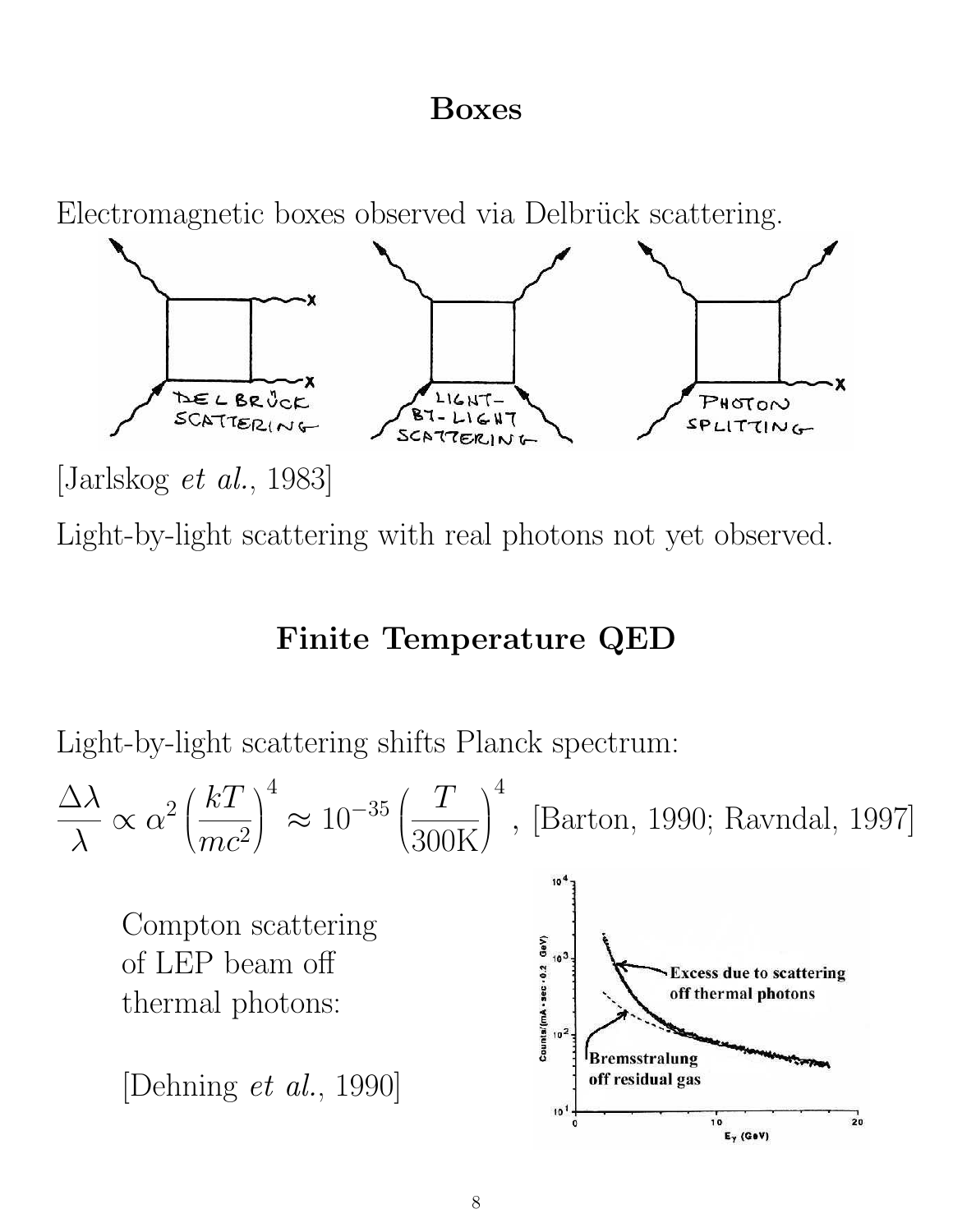# The Gauge Theory of Arbitrage

Physics of Finance

Kirill Ilinski<sup>\*</sup>

IPhys Group, CAPE, 14-th line of Vasilievskii's Island, 29 St-Petersburg, 199178, Russian Federation

School of Physics and Space Research, University of Birmingham, Edgbaston B15 2TT, Birmingham, United Kingdom

Theor. Department. Institute for Spectroscopy. Troitsk. Moscow region, 142092, Russian Federation

We give a brief introduction to the Gauge Theory of Arbitrage [1]. Treating a calculation of net present values (NPV) and currencies exchanges as a parallel transport in some fibre bundle, we give geometrical interpretation of the interest rate, exchange rates and prices of securities as a proper connection components. This allows us to map the theory of capital market onto the theory of quantized gauge field interacted with a money flow field. The gauge transformations of the matter field correspond to a dilatation (redefinition) of security units which effect is eliminated by a proper tune of the connection. The curvature tensor for the connection consists of the excess returns to the risk-free interest rate for the local arbitrage operation. Free quantum gauge theory is equivalent to the assumption about the lognormal walks of assets prices. In general case the consideration maps the capital market onto QED, i.e. quantum system of particles with positive (securities) and negative ("debts") charges which interact with each other through electromagnetic field (gauge field of the arbitrage). In the case of a local virtual arbitrage opportunity money flows in the region of configuration space (money poor in the profitable security) while "debts" try to escape from the region. Entering positive charges and leaving negative ones screen up the profitable fluctuation and restore the equilibrium in the region where there is no arbitrage opportunity any more, i.e. speculators washed out the arbitrage opportunity.

<sup>\*</sup>E-mail: kni@th.ph.bham.ac.uk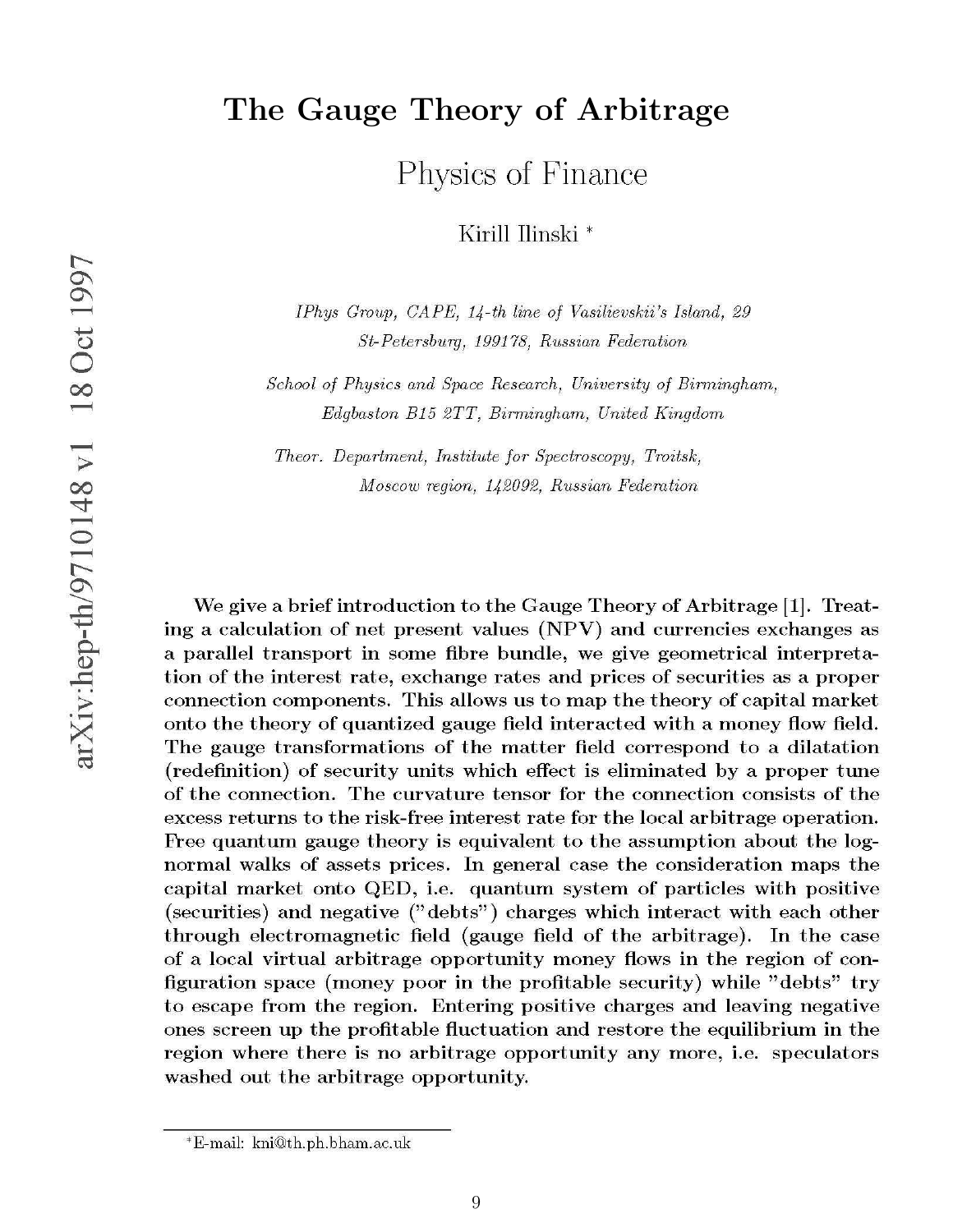# Sonoluminescence

In 1850, the Navier-Stokes equation was the "theory of everything", but it doesn't predict sonoluminescence. [Erber]

[Sonoluminescence is what makes nitroglycerine explode.]

- Preparata (1998): QED theory of water vapor predicts emission of light when water vapor condenses at density near  $1 \text{ g/cm}^3$ .
- Schwinger (1992): a bubble is an electromagnetic cavity; an imploding bubble will radiate away the changing, trapped zeropoint energy.
- Liberati (1998): Imploding bubble  $\Rightarrow$  rapidly changing index  $\Rightarrow$  associated radiation.

This relates to an earlier idea:

• Yablonovitch (1989): An accelerating boundary across which the index of refraction changes is a possible realization of the Hawking-Unruh effect, leading to conversion of QED vacuum fluctuations into real photons.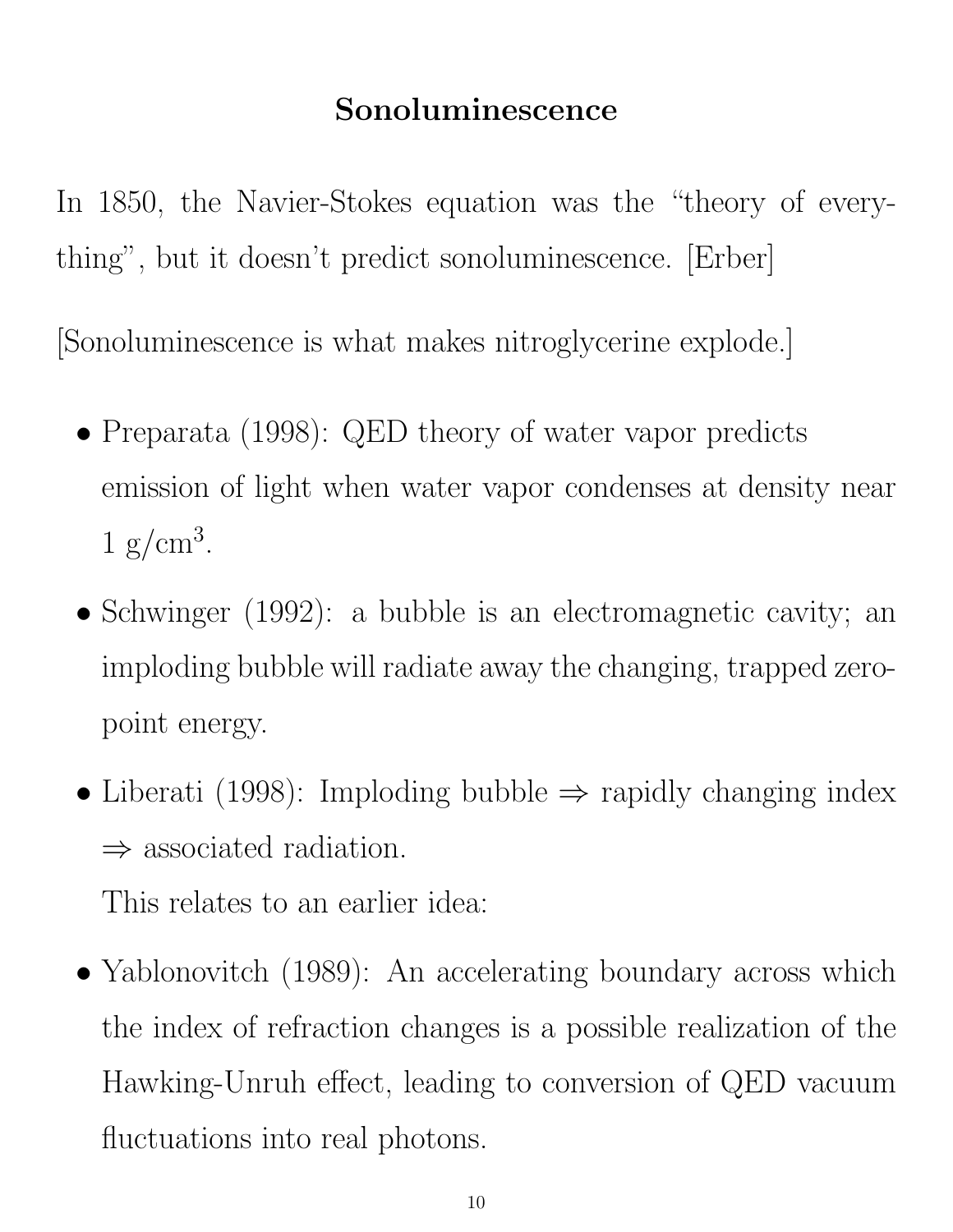## The Hawking-Unruh Effect

Hawking (1974): An observer outside a black hole experiences a bath of thermal radiation of temperature  $\,$  $\hbar g$  $\frac{1}{2\pi c k}$  , where  $q$  is the local acceleration due to gravity.

Unruh (1976): According to the equivalence principle an accelerated observer in a gravity-free region should also experience a thermal bath with:  $\hbar a$  $\frac{r c \alpha}{2 \pi c k}$  , where  $\alpha$  is the acceleration of the observer as measured in his instantaneous rest frame.

Bell (1983), Leinaas (1998), Unruh (1998): Incomplete polarization of electrons in a storage ring is explained in detail by Hawking-Unruh excitation. 1

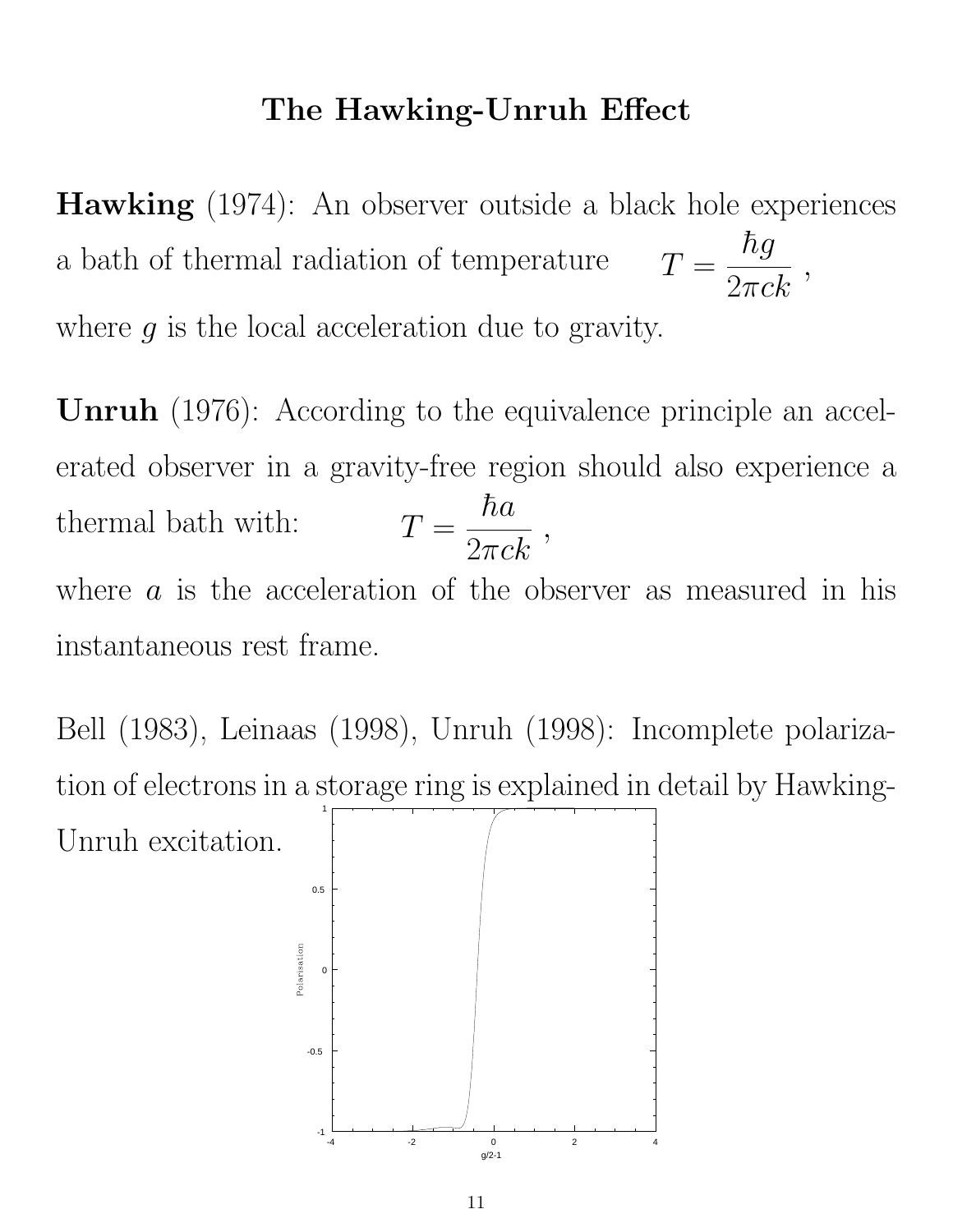# Strong-Field QED

For high acceleration, need strong electromagnetic field.

Strongest macroscopic electromagnetic fields are in lasers.

Tabletop teraWatt lasers can be focused to  $> 10^{19}$  W/cm<sup>2</sup>.

 $\Rightarrow$  Electric fields  $> 100 \text{ GeV/cm}$ .

[Photon number density  $> 10^{27}/\text{cm}^3$ .]

(Nonperturbative) physics described by two dimensionless measures of field strength:

$$
\eta = \frac{e\sqrt{\langle A_{\mu}A^{\mu}\rangle}}{mc^2} = \frac{eE_{\rm rms}}{m\omega_0c} = \frac{eE_{\rm rms}\lambda_0}{mc^2},
$$

governs the importance of multiple photons in the initial state, and characterizes the "mass shift":  $\overline{m} = m$ √  $\overline{1+\eta^2}$ . [Kibble, 1996]

$$
\Upsilon = \frac{\sqrt{\langle (F^{\mu\nu}p_{\nu})^2 \rangle}}{mc^2 E_{\text{crit}}} = \frac{2p_0}{mc^2} \frac{E_{\text{rms}}}{E_{\text{crit}}} = \frac{2p_0}{mc^2} \frac{\lambda_C}{\lambda_0} \eta,
$$

governs the importance of "spontaneous" pair creation, where  $E_{\text{crit}} = m^2 c^3 / e \hbar = mc^2 / e \lambda_C = 1.3 \times 10^{16} \text{ V/cm}.$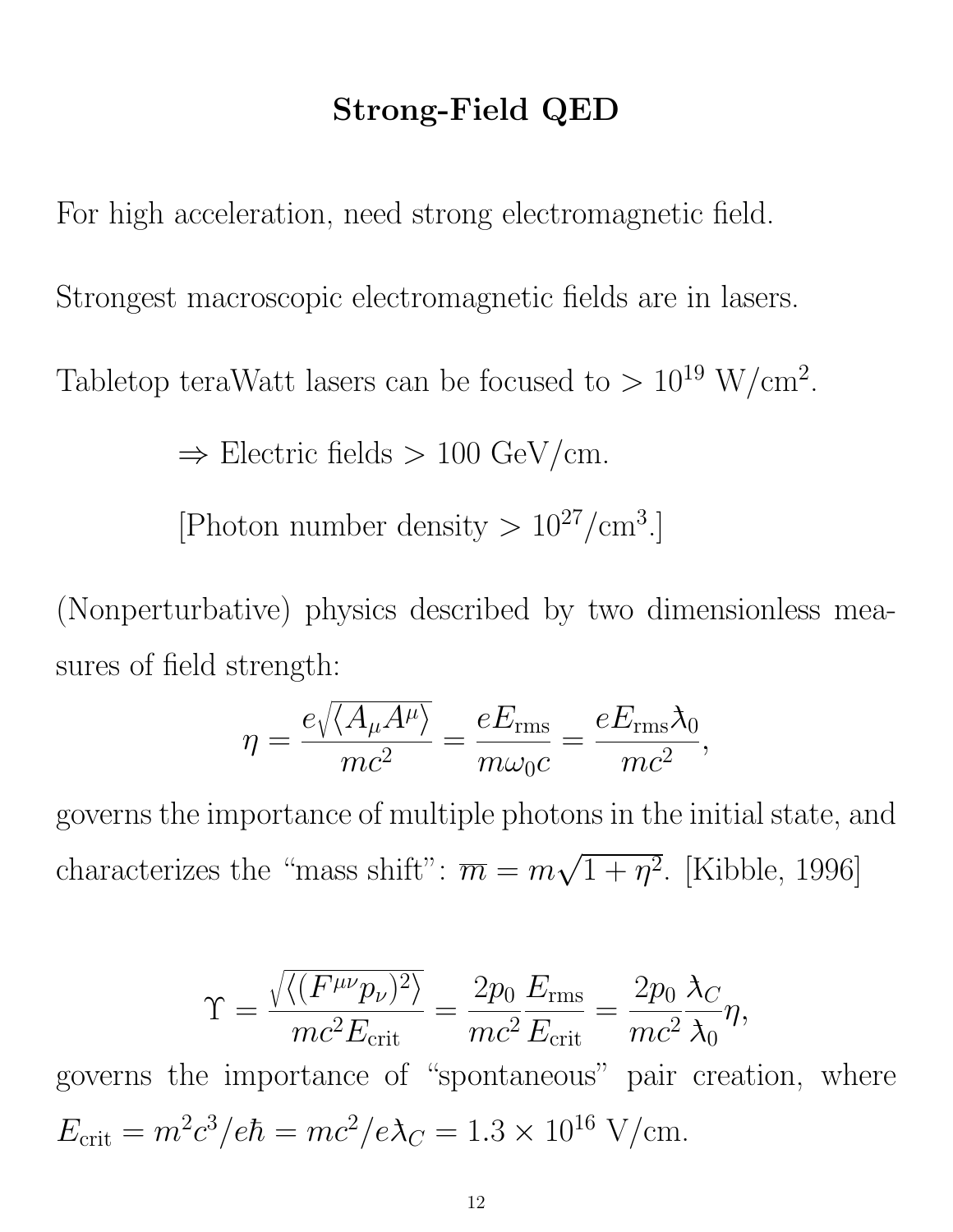# Where to Find Critical Fields

- The magnetic field at the surface of a neutron star approaches the critical field  $B_{\text{crit}} = 4.4 \times 10^{13}$  Gauss.
- During heavy-ion collisions where  $Z_{\text{total}} = 2Z > 1/\alpha$ , the critical field can be exceeded and  $e^+e^-$  production is expected.

$$
E_{\text{max}} \approx \frac{2Ze}{\lambda_C^2} = 2Z\alpha E_{\text{crit}}.
$$

- Pomeranchuk (1939): The earth's magnetic field appears to be critical strength as seen by a cosmic-ray electron with  $10^{19}$  eV.
- The electric field of a bunch at a future linear collider approaches the critical field in the frame of the oncoming bunch.
- The electric field of a focused teraWatt laser appears critical to a counterpropagating 50-GeV electron.

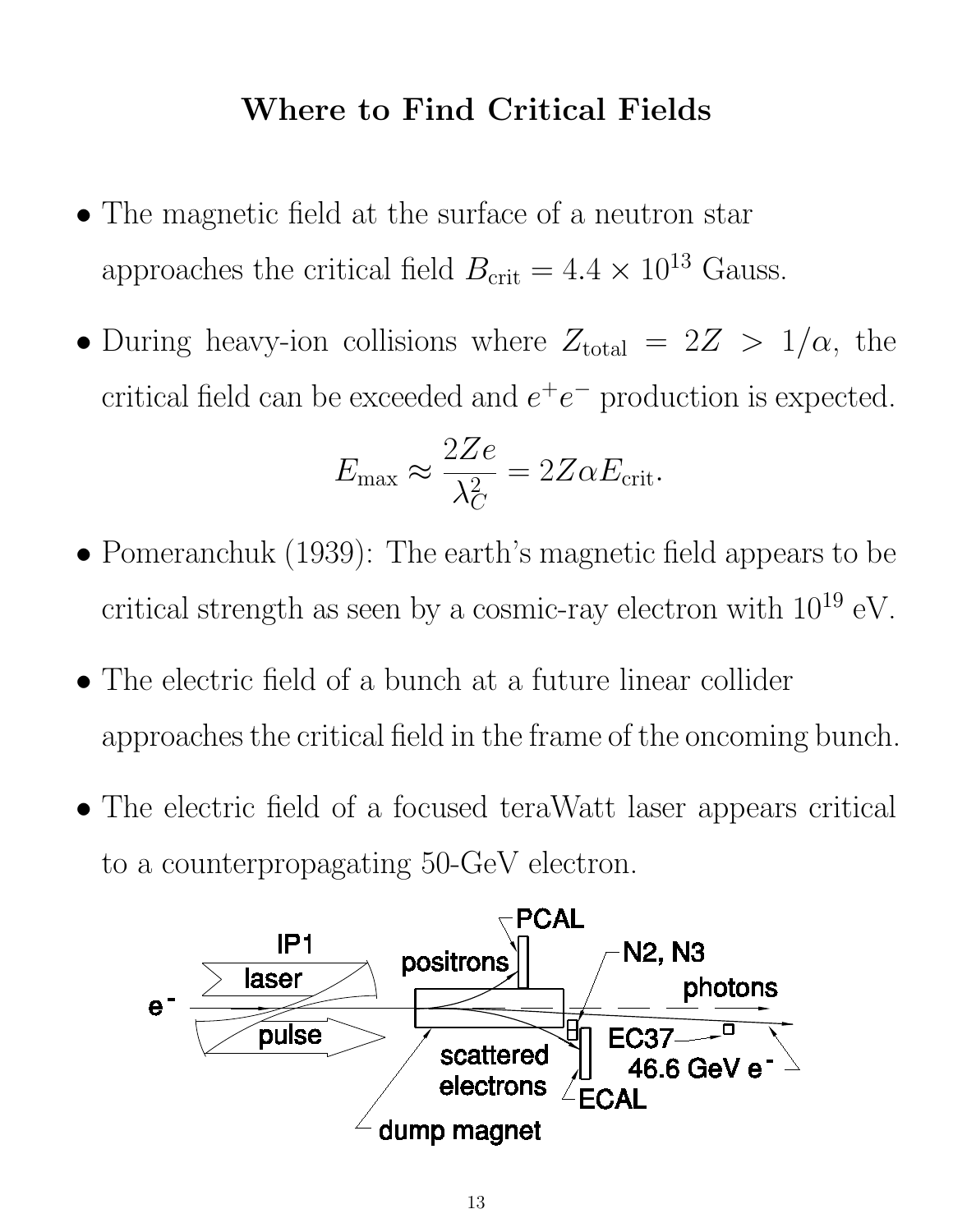### Physics at High  $\eta$ : Nonlinear Compton Scattering





Normalized to total scattered photon rate

 $\Rightarrow$  Rate(order *n*)  $\propto I^{n-1}$ .

Theory based on Volkov states of Dirac electron in a plane wave [Reiss (1962), Nikishov & Ritus (1964), Narozhny (1965)].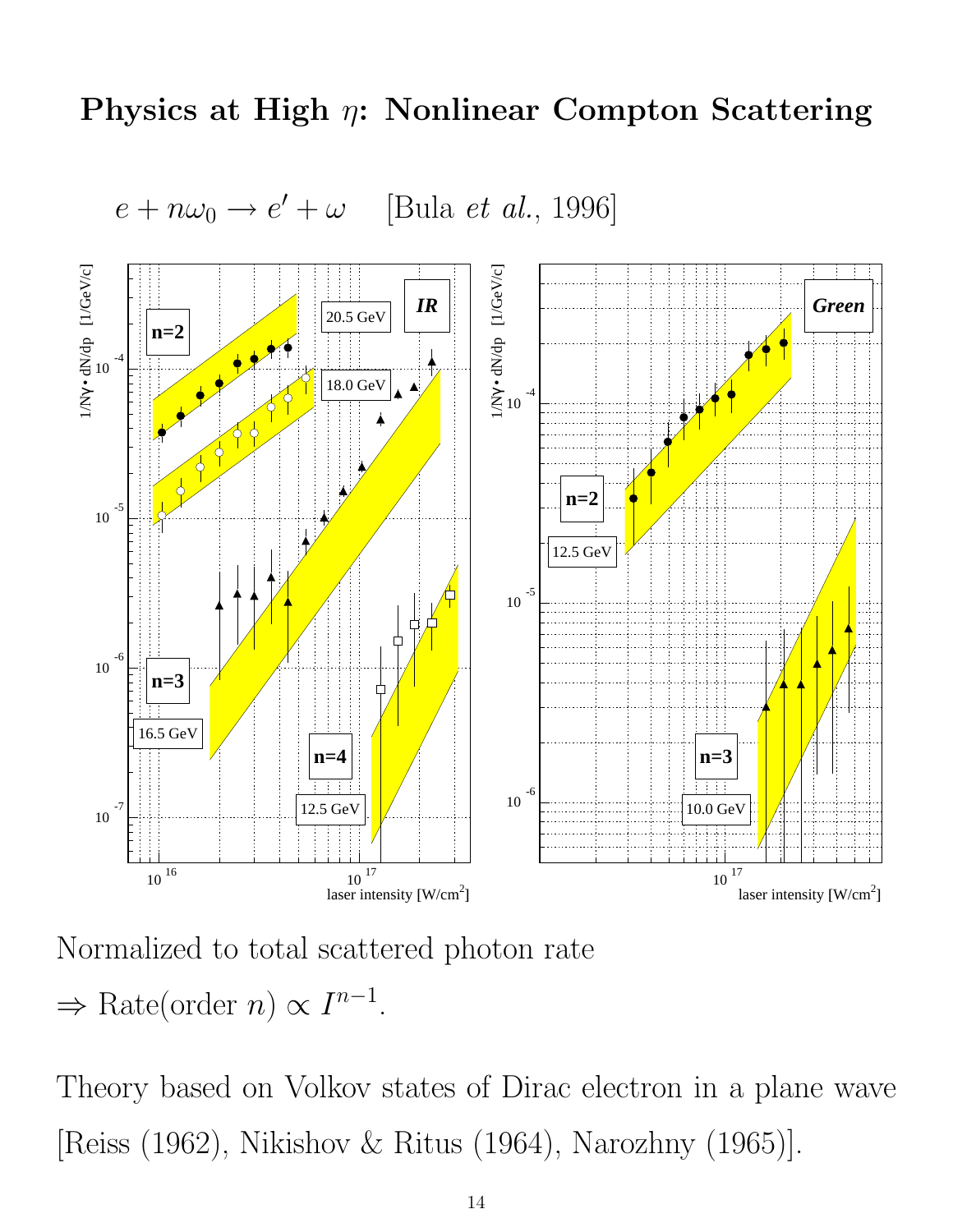#### Physics at High Υ: Pair Creation by Light

Two step process:  $e + \omega_0 \rightarrow e' + \omega$ , then  $\omega + n\omega_0 \rightarrow e^+e^-$ .  $106 \pm 14$  signal positrons. [Burke *et al.*, 1997]



Rate  $\propto \eta^{2n}$  where  $n = 5.1 \pm 0.2$  (stat.)  $^{+0.5}_{-0.8}$  (syst.)  $\Rightarrow$  5 laser photons (process is below threshold for 1 photon).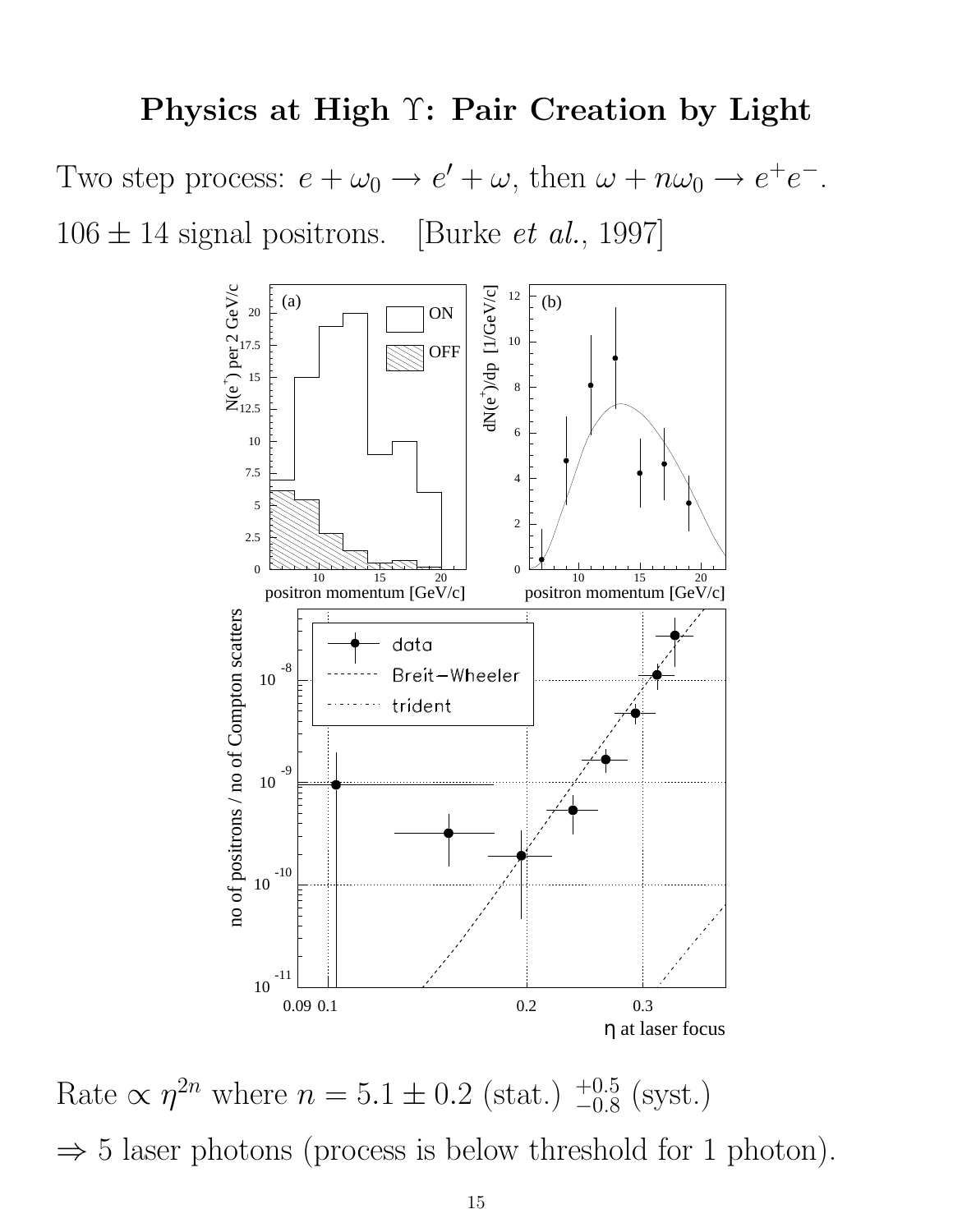### Strong Field Pair Creation as Barrier Penetration

For a virtual  $e^+e^-$  pair to materialize in a field E the electron and positron must separate by distance d sufficient to extract energy  $2mc^2$  from the field:

$$
eEd = 2mc^2.
$$

The probability of a separation  $d$  arising as a quantum fluctuation is related to penetration through a barrier of thickness  $d$ :

$$
P \propto \exp\left(-\frac{d}{\lambda_C}\right) = \exp\left(-\frac{2m^2c^3}{e\hbar E}\right) = \exp\left(-\frac{2E_{\text{crit}}}{E}\right) = \exp\left(-\frac{2}{\Upsilon}\right).
$$

[Sauter (1931), Heisenberg and Euler (1936), Schwinger (1951)]



 $R_{e^+} \propto \exp[(-1.8 \pm 0.2 \text{ (stat.)} \pm 0.2 \text{ (syst.)})/\Upsilon].$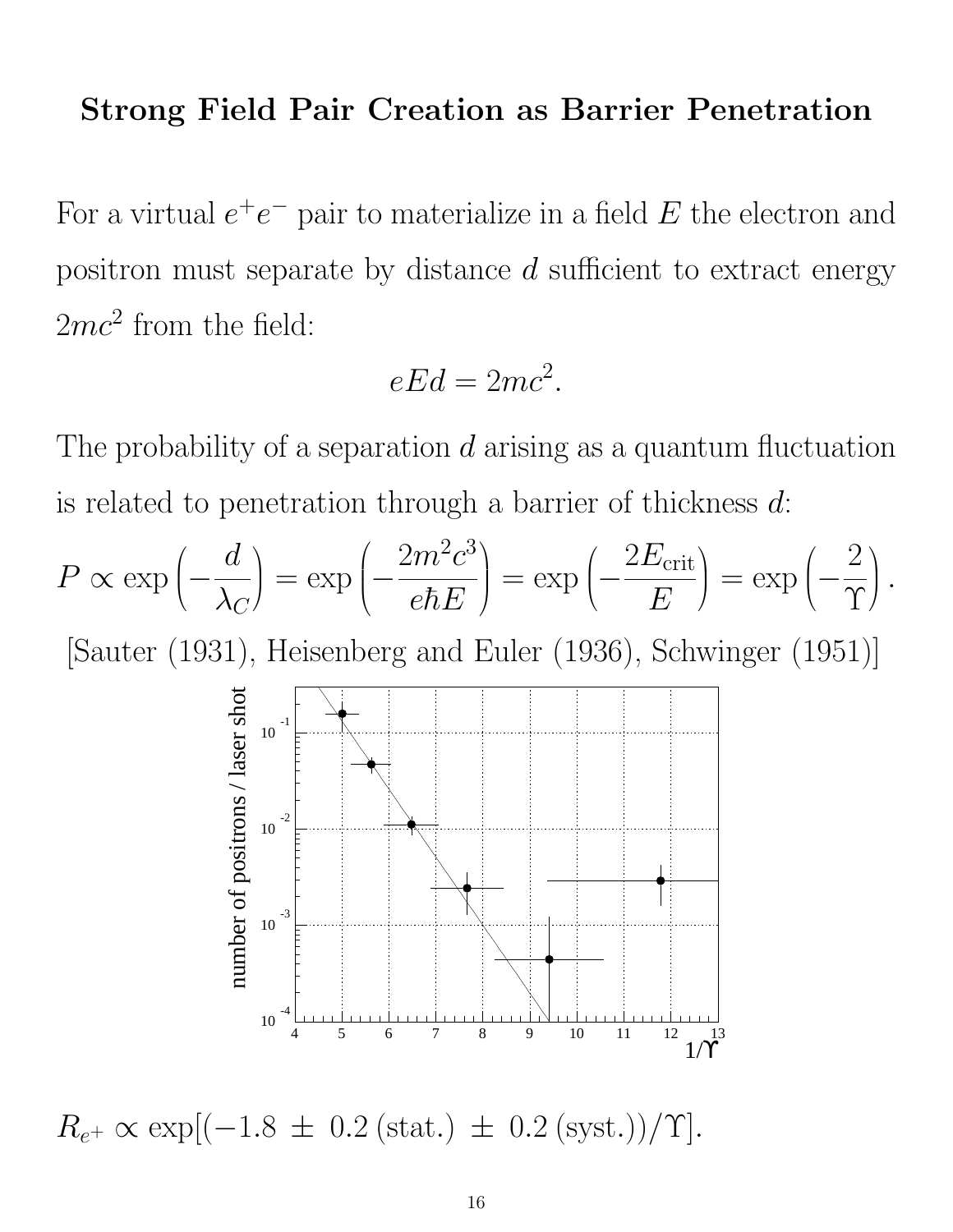# Summary

- Higher-order QED (physics depending on high powers of  $\alpha_{\text{QED}}$ ) is very mature both experimentally and theoretically. New results will probe strong and electroweak corrections rather than yet higher orders of QED.
- Nonperturbative (strong-field) QED is still relatively young. New experiments involving intense laser beams at  $\eta \approx 1$  and  $\Upsilon \approx 1$  agree with existing theories.

The frontier is at  $\eta$ ,  $\Upsilon \gg 1$ .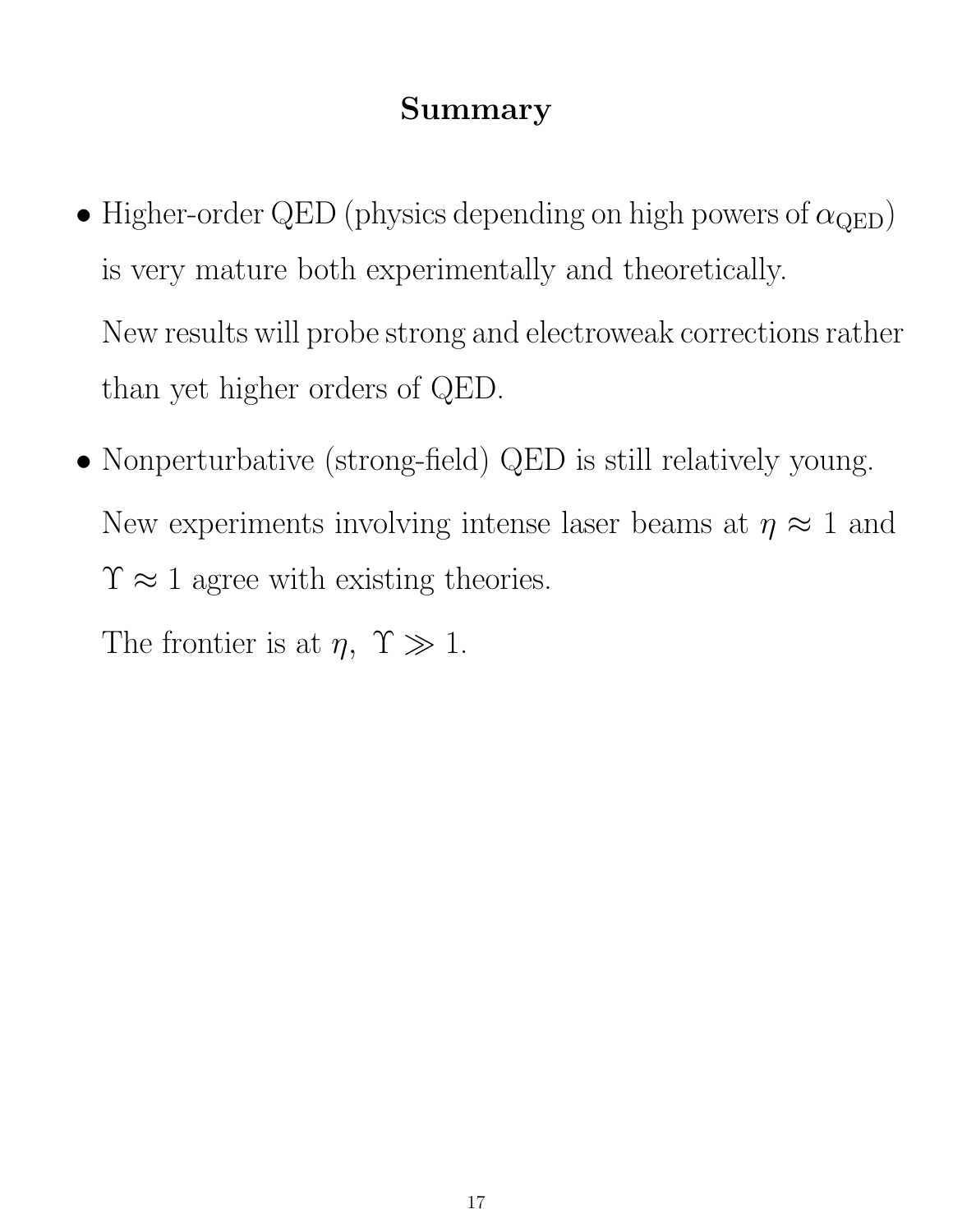## References

V. Azcoiti, Strongly Coupled QED (hep-lat/9607070, 29 Jul 1996).

M. Baig, Phase Transitions in Lattice QED, Nucl. Phys. Proc. Suppl. 42, 654 (1995).

G. Barton, How Close to Ideal is the Photon Gas? Corrections to Planck's Laws at  $kT \ll m_e$ , Ann. Phys. 205, 49 (1991).

J.S. Bell and J.M. Leinaas, Electrons as Accelerated Thermometers, Nuc. Phys. B212, 131-150 (1983); The Unruh Effect and Quantum Fluctuations of Electrons in Storage Rings, B284, 488-508 (1987); J.S. Bell, R.J. Hughes and J.M. Leinaas, The Unruh Effect in Extended Thermometers, Z. Phys. C28, 75-80 (1985).

P.H. Bucksbaum et al., Suppression of multiphoton ionization with circularly polarized coherent light, Phys. Rev. Lett. 56, 2590 (1986).

C. Bula et al., Observation of Nonlinear Effects in Compton Scattering, Phys. Rev. Lett. 76, 3116 (1996).

D.L. Burke et al., Positron Production in Multiphoton Light-by-Light Scattering, Phys. Rev. Lett. 79, 1626 (1997).

M. Buzzacchi, E. Del Guidice and G. Preparata, Sonoluminescence Unveiled? (quant-ph/9804006, 2 Apr 1998).

R.L. Carman et al., Observation of Harmonics in the Visible and Ultraviolet Created in  $CO<sub>2</sub>$ -Laser-Produced Plasmas, Phys. Rev. A 24, 2649 (1981).

P. Chen and V.L. Telnov, Coherent Pair Creation in Linear Colliders, Phys. Rev. Lett. 63, 1796 (1989)

M. Davier and A. Höcker, New Results on he Hadronic Contribution to  $\alpha(M_Z^2)$  and to  $(g-2)_{\mu}$ , LAL 98-38 (hep-ph/9805470 v2, 27 May 1998).

G. Degrassi and G.F. Guidice, QED Logarithms in the Electroweak Corrections to the Muon Anomalous Magnetic Moment, CERN-TH/97-86 (hep-ph/9803384, 18 Mar 1998).

B. Dehning *et al.*, Scattering of high energy electrons of thermal photons, Phys. Lett. **B249**, 145 (1990).

S. Dimopoulos, S. Raby and F. Wilczek, Supersymmetry and the scale of unification, Phys. Rev. D 24, 1681 (1981).

T. Erber, quoted in Putterman (1995).

R. Escribano and E. Massó, High Precision Tests of QED and Physics beyond the Standard Model (hepph/9607218 v2, 25 Aug 1997).

M. Göckeler *et al.*, Is there a Landau Pole Problem in QED?, Phys. Rev. Lett. **80**, 4119 (1998)

S.W. Hawking, Black Hole Explosions, Nature 248, 30-31 (1974); Particle Creation by Black Holes, Comm. Math.-Phys. 43, 199-220 (1975).

W. Heisenberg and H. Euler, "Folgerungen aus der Diracschen Theorie des Positrons", Z. Phys. 98, 718-732 (1936).

K. Ilinski, Physics of Finance (hep-th/9710148, 18 Oct 1997).

G. Jarlskog et al., Measurement of Delbrück Scattering and Observation of Photon Splitting at High Energies, Phys. Rev. D 8, 3813 (1973).

K. Jungmann, High resolution spectroscopy of muonium, (physics/9805019, 15 May 1998).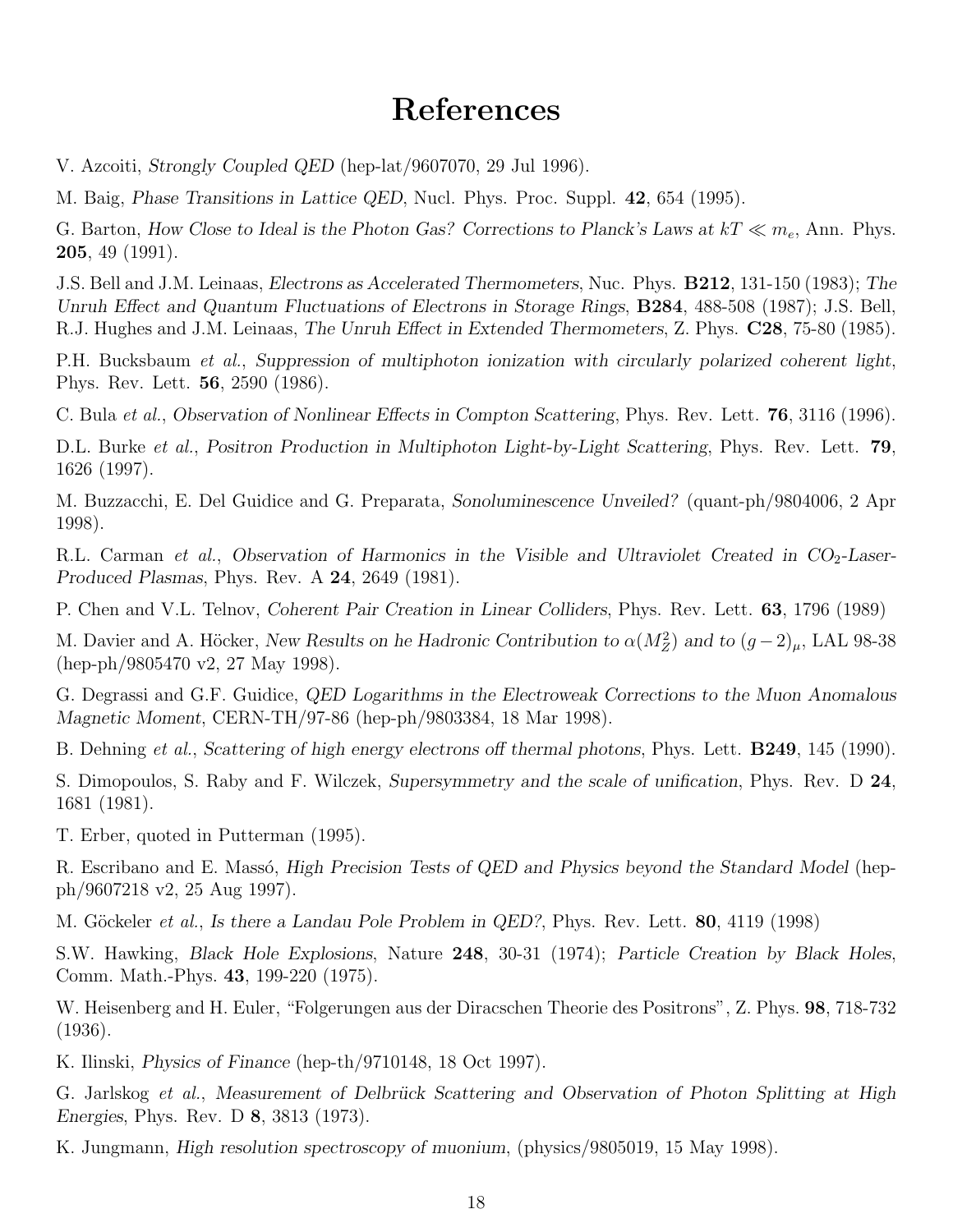A.L. Kataev and V.V. Starshenko, Renormalization-group-inspired approaches and estimates of the tenthorder corrections to the muon anomaly in QED, Phys. Rev. D 52, 402 (1995).

T.W.B. Kibble, Frequency Shift in High-Intensity Compton Scattering, B740-753 Phys. Rev. 138, B740, (1965); Refraction of Electron Beams by Intense Electromagnetic Waves, 1054-1056 Phys. Rev. Lett. 16, 1054 (1966); Mutual Refraction of Electrons and Photons, 1060-1069 Phys. Rev. 150, 1060 (1966); Some Applications of Coherent States, 299-345 Cargèse Lectures in Physics, Vol. 2, ed. by M. Lévy (Gordon and Breach, New York, 1968), p. 299.

T. Kinoshita, ed., Quantum Electrodynamics (World Scientific, Singapore, 1990).

J.B. Kogut, E. Dagotto and A. Kocic, New Phase of Quantum Electrodynamics: A Nonperturbative Fixed Point in Four Dimensions, Phys. Rev. Lett. 60, 772 (1988)

P. Labelle, G.P. Lepage and U. Magnea, Order  $m\alpha^8$  Contributions to the Decay Rate of Orthopositronium, Phys. Rev. Lett. 72, 2006 (1994).

S.K. Lamoreaux, Demonstration of the Casimir Force in the 0.6 to 6  $\mu$ m Range, Phys. Rev. Lett. 78, 5 (1997).

P. Langacker and M. Luo, Implications of precision electroweak experiments for  $m_t$ ,  $\rho_0$ ,  $\sin^2 \theta_W$ , and grand unification, Phys. Rev. D 44, 817 (1991).

J.M. Leinaas, Accelerated Electrons and the Unruh Effect (hep-th/9804179, 28 Apr 1998).

I. Levine et al., Measurement of the Electromagnetic Coupling at Large Momentum Transfer, Phys. Rev. Lett. 78, 424 (1997).

S. Liberati et al., Sonoluminescence: Bogolubov coefficients for the QED vacuum of a collapsing bubble (quant-ph/9805023, 8 May 1998); Sonoluminescence as a QED vacuum effect (quant-ph/9805031, 11 May 1998).

A.I. Nikishov and V.I. Ritus, Quantum Processes in the Field of a Plane Electromagnetic Wave and in a Constant Field. I; II, Sov. Phys. JETP 19, 529, 1191 (1964);

N.B. Narozhny et al., Quantum Processes in the Field of a Circularly Polarized Electromagnetic Wave, Sov. Phys. JETP 20, 622 (1965).

I. Pomeranchuk, On the Maximum Energy Which the Primary Electrons of Cosmic Rays Can Have on the Earth's Surface Due to Radiation in the Earth's Magnetic Field, J. Phys. (USSR) 2, 65-69 (1940).

S.J. Putterman, Sonoluminescence: Sound in to Light, Sci. Am. (Feb. 1995), p. 46; R.A. Hiller, S.J. Putterman and K.R. Weninger, Time-Resolved Spectra of Sonoluminescence, Phys. Rev. Lett. 80, 1090 (1998).

F. Ravndal, Radiative Corrections to the Stefan-Boltzmann Law (hep-ph/9709220, 2 Sep 1997); X. Kong and F. Ravndal, Quantum Corrections to the QED Vacuum Energy (hep-ph/9803216 v2, 11 Mar 1998).

H.R. Reiss, Absorption of Light by Light, J. Math. Phys. 3, 59 (1962); Production of Electron Pairs from a Zero-Mass State, Phys. Rev. Lett. 26, 1072 (1971).

F. Sauter, Uber das Verhalten eines Elektrons im homogenen elektrischen Feld nach der relativistischen ¨ Theorie Diracs, Z. Phys. 69, 742-764 (1931); Zum 'Kleinschen Paradoxon', 73, 547-552 (1931).

J. Schwinger, On Gauge Invariance and Vacuum Polarization, Phys. Rev. 82, 664-679 (1951).

J. Schwinger, Casimir energy for dielectrics, Proc. Nat. Acad. Sci. 89, 4091, 11118 (1992); Casimir light: A glimpse, 90, 958, 2105, 4505, 7285 (1993); 91, 6473 (1994).